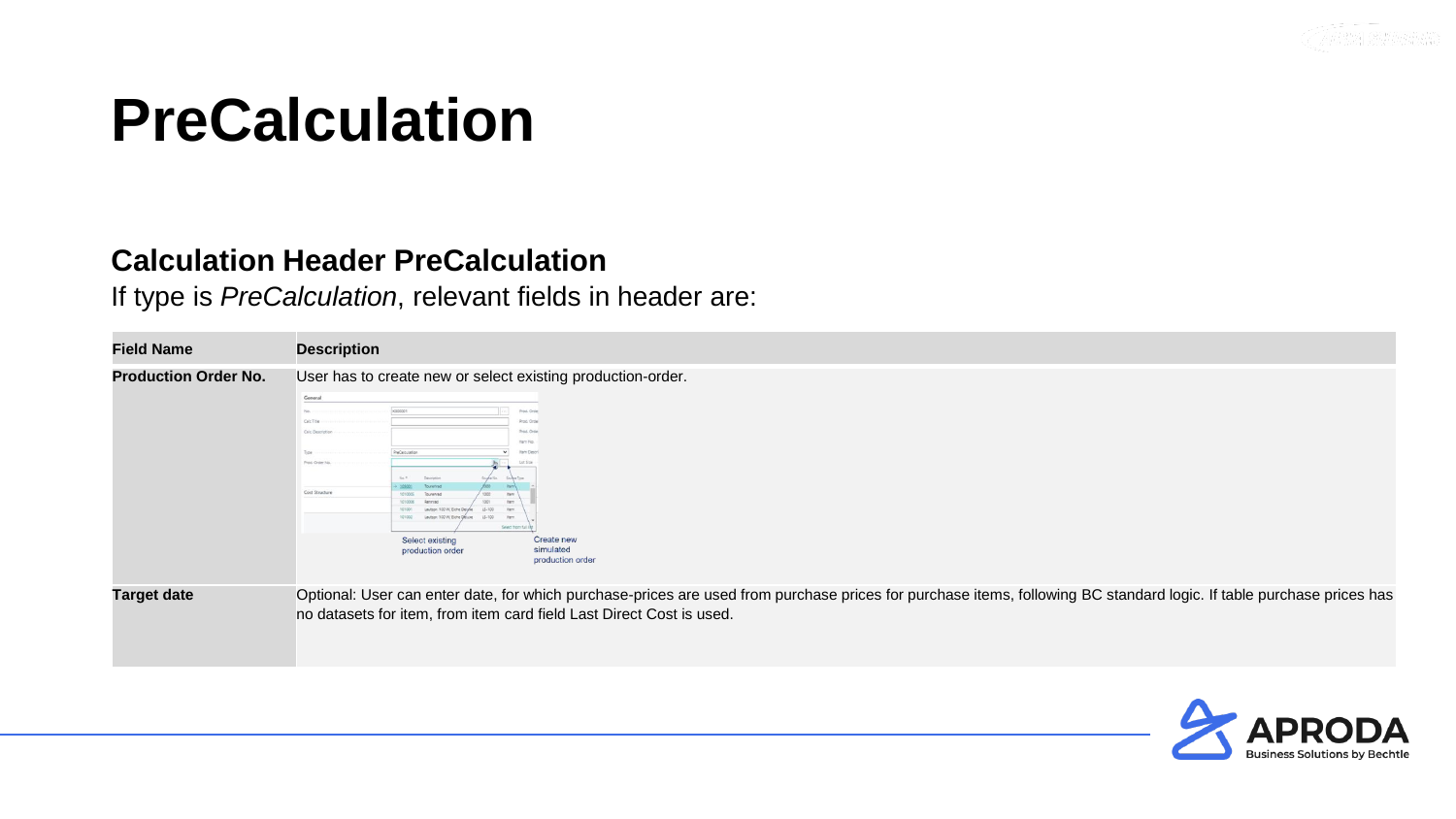

1. Select following values in calculation header.

| Calculation   Work Date: 26.01.2023<br>C000001 |         |                                                                                                                |      |                                 | √Saved <del>⊡</del> * |
|------------------------------------------------|---------|----------------------------------------------------------------------------------------------------------------|------|---------------------------------|-----------------------|
| Actions                                        |         |                                                                                                                |      |                                 |                       |
| General                                        |         |                                                                                                                |      |                                 |                       |
|                                                | $1 - 1$ |                                                                                                                |      | Administrative Overhead Costs % |                       |
|                                                |         |                                                                                                                |      |                                 |                       |
|                                                |         |                                                                                                                |      |                                 |                       |
|                                                |         |                                                                                                                |      |                                 |                       |
|                                                |         | Item Description (1999) (1999) (1999) (1999) (1999) (1999) (1999) (1999) (1999) (1999) (1999) (1999) (1999) (1 |      |                                 |                       |
|                                                | $\vee$  | Lot Size in a community construction of the                                                                    | 2.00 |                                 |                       |

#### 2. Select *Actions, Calculate*.



Therewith calculations are performed, calculations from area *Calculation Lines* (Detail-Level) serve as base for calculations in area *Cost Structure (Overview-Level)*:

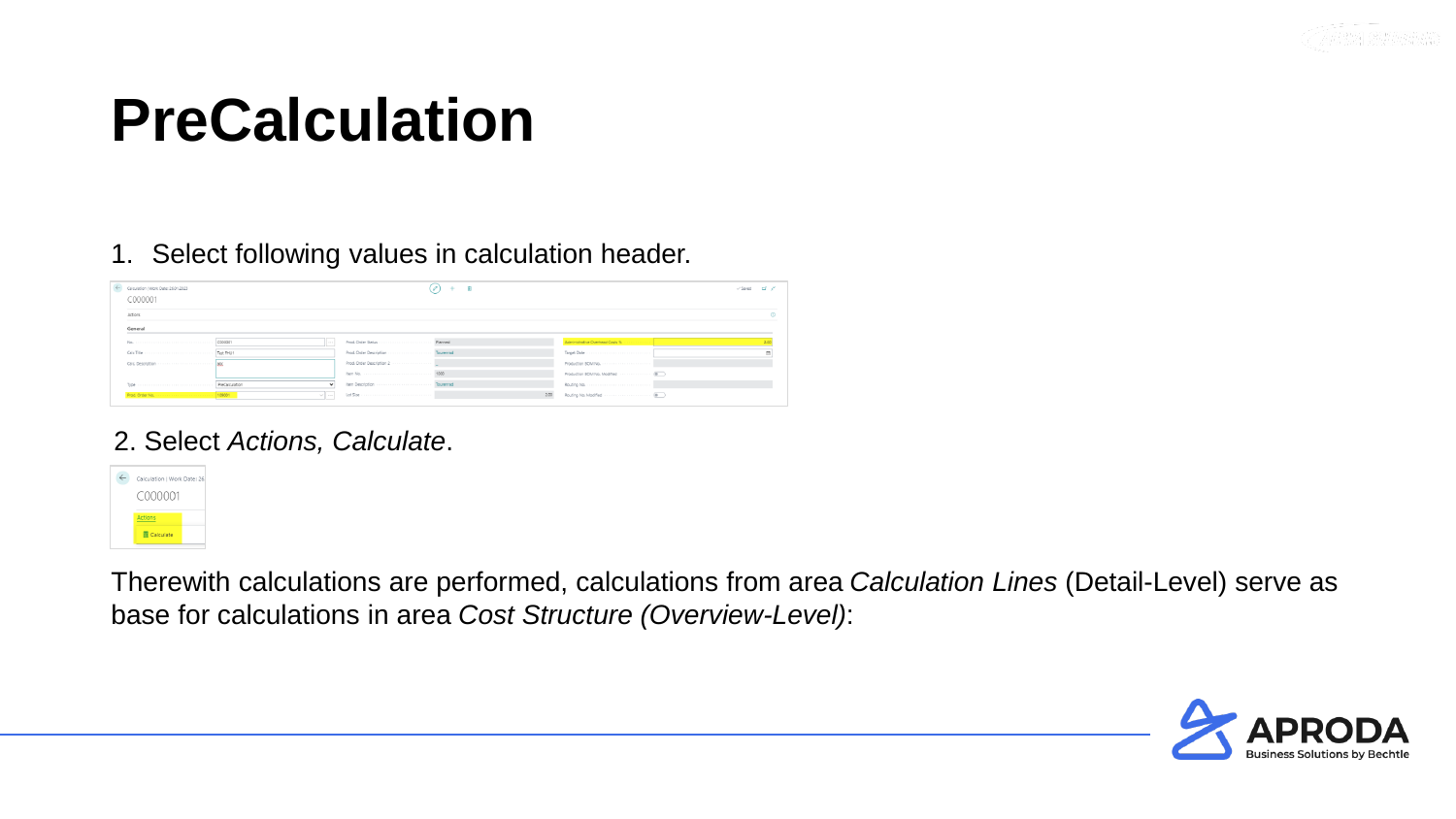

Therewith calculations are performed, calculations from area *Calculation Lines* (Detail-Level) serve as base for calculations in area *Cost Structure (Overview-Level)*:

| ← Calculation   Work Date: 26.01.2023<br>C000001 |                                                  |                                                   |                                  |                    |             |                           |                                 | 前    |                                |      |                                                              |          |                                           |           |                                            | = ದನ್<br>$\checkmark$ Saved      |
|--------------------------------------------------|--------------------------------------------------|---------------------------------------------------|----------------------------------|--------------------|-------------|---------------------------|---------------------------------|------|--------------------------------|------|--------------------------------------------------------------|----------|-------------------------------------------|-----------|--------------------------------------------|----------------------------------|
| Actions                                          |                                                  |                                                   |                                  |                    |             |                           |                                 |      |                                |      |                                                              |          |                                           |           |                                            |                                  |
| General                                          |                                                  |                                                   |                                  |                    |             |                           |                                 |      |                                |      |                                                              |          |                                           |           |                                            |                                  |
|                                                  |                                                  | 000001                                            |                                  |                    |             |                           |                                 |      |                                |      | Administrative Overhead Costs %                              |          |                                           |           |                                            | 2.00                             |
|                                                  |                                                  | Test FHU1                                         |                                  |                    |             |                           |                                 |      |                                |      |                                                              |          |                                           |           |                                            |                                  |
|                                                  |                                                  | abc                                               |                                  |                    |             | Prod. Order Description 2 |                                 |      |                                |      |                                                              |          |                                           |           |                                            |                                  |
|                                                  |                                                  |                                                   |                                  |                    |             |                           |                                 |      |                                |      |                                                              |          |                                           |           |                                            |                                  |
|                                                  |                                                  | PreCalculation                                    |                                  | $\checkmark$       |             |                           |                                 |      |                                |      |                                                              |          |                                           |           |                                            |                                  |
|                                                  |                                                  |                                                   |                                  |                    |             |                           |                                 |      |                                |      |                                                              |          |                                           |           |                                            |                                  |
|                                                  |                                                  | 109001                                            |                                  | $\vee$             |             |                           |                                 |      |                                | 2.00 |                                                              |          |                                           |           |                                            |                                  |
| <b>Cost Structure</b>                            |                                                  |                                                   |                                  |                    |             |                           |                                 |      |                                |      |                                                              |          |                                           |           |                                            | 18 日                             |
|                                                  |                                                  |                                                   |                                  |                    |             |                           |                                 |      |                                |      | PreCalculation Total per Base Unit (LCY)                     |          |                                           |           | PreCalculation Percentual to Cost of Goods |                                  |
| $\rightarrow$                                    | Material Single Costs<br>Material Overhead Costs |                                                   |                                  |                    |             |                           |                                 |      |                                |      | 274.28<br>0.00                                               |          |                                           |           |                                            | 58.18<br>0.00                    |
| Material Costs                                   |                                                  |                                                   |                                  |                    |             |                           |                                 |      |                                |      | 274.28                                                       |          |                                           |           |                                            | 58.18                            |
|                                                  | <b>Production Single Costs</b>                   |                                                   |                                  |                    |             |                           |                                 |      |                                |      | 186.72                                                       |          |                                           |           |                                            | 39.60                            |
|                                                  | Production Overhead Costs                        |                                                   |                                  |                    |             |                           |                                 |      |                                |      | 0.00                                                         |          |                                           |           |                                            | 0.00                             |
| <b>Production Costs</b>                          |                                                  |                                                   |                                  |                    |             |                           |                                 |      |                                |      | 186.72                                                       |          |                                           |           |                                            | 39.60                            |
|                                                  | Rolled-up Subcontr. Cost<br>Rolled-up Scrap Cost |                                                   |                                  |                    |             |                           |                                 |      |                                |      | 0.00<br>1.22                                                 |          |                                           |           |                                            | 0.00<br>0.26                     |
|                                                  | Manufacturing Costs                              |                                                   |                                  |                    |             |                           |                                 |      |                                |      | 462.21                                                       |          |                                           |           |                                            | 98.04                            |
|                                                  | Administrative Overhead Costs                    |                                                   |                                  |                    |             |                           |                                 |      |                                |      | 9.24                                                         |          |                                           |           |                                            | 1.96                             |
| Cost of Goods                                    |                                                  |                                                   |                                  |                    |             |                           |                                 |      |                                |      | 471.46                                                       |          |                                           |           |                                            | 100.00                           |
| <b>Calculation Lines</b>                         | Manage                                           |                                                   |                                  |                    |             |                           |                                 |      |                                |      |                                                              |          |                                           |           |                                            | 16 国                             |
| Calculation<br>$\gg$ No.                         | Entry No.                                        | Parent<br>Level Element No. Line Type Source Type | No.                              | Prod. Order<br>No. | Description |                           | Operation<br>Routing No.<br>No. |      | Prod. BOM No. City, per Parent | Item | Oty. per Top Oty. per Prod. Unit of<br>BOM Line Measure Code | Lot Size | Rolled-up<br>Material Costs<br>Unit Price | Unit Cost | Calc. Discount                             | (LCY) Calc. Discount Description |
| C000001                                          | $-1$                                             | $-1$                                              | 0 Prod. Order Prod. Order 109001 | 1000               | Tourenrad   | 1000                      |                                 | 1000 | 1.00                           | 1.00 | 0.00 STK                                                     | 2.00     | 274.28                                    | 0.00      | 0.00                                       |                                  |

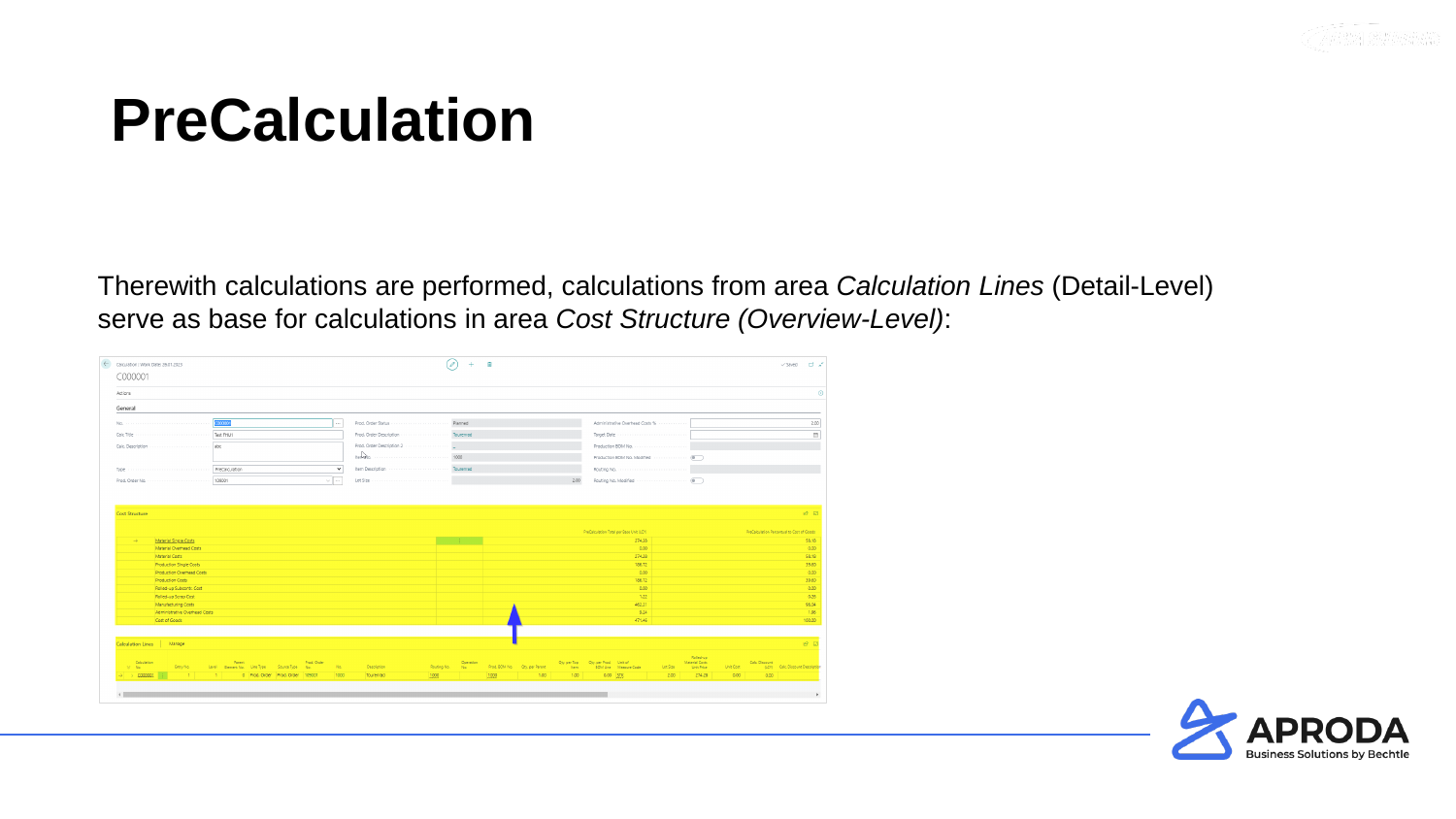

#### **Calculation Lines (PreCalculation)**

Calculation lines can be unfolded by arrow, marked in following screenshot:

|               | @ ⊠<br><b>Calculation Lines</b><br>Manage |                |                 |                          |                       |               |             |                   |               |                             |             |                  |               |                 |                             |                                   |                         |          |                                          |            |            |
|---------------|-------------------------------------------|----------------|-----------------|--------------------------|-----------------------|---------------|-------------|-------------------|---------------|-----------------------------|-------------|------------------|---------------|-----------------|-----------------------------|-----------------------------------|-------------------------|----------|------------------------------------------|------------|------------|
|               | $\approx$ No.                             | Calculation    | Entry No.       | Level                    | Parent<br>Element No. | Line Type     | Source Type | Prod. Order<br>No | No.           | Description                 | Routing No. | Operation<br>No. | Prod. BOM No. | Cry. per Parent | Oty, per Top<br><b>Psem</b> | Ohr. per Prod.<br><b>BOM Line</b> | Unit of<br>Massure Code | Lot Size | Rolled-up<br>Material Coms<br>Unit Price | Unit Cost  | Calc, Disc |
| $\rightarrow$ |                                           | C000001        |                 |                          |                       | 0 Prod. Order | Prod. Order | 09001             | 1000          | Tourenrad                   | 1000        |                  | 1000          | 1.00            | 1.00                        | 0.00 STK                          |                         | 2.00     | 274.28                                   | 0.00       |            |
|               |                                           | C000001        |                 |                          |                       | Prod. Order   | Master Data |                   | 1100          | Vorderrad                   | 1100        |                  | 1000          | 1.00            | 1.00                        | 1.00 STK                          |                         | 10.00    | 105.31                                   | 0.00       |            |
|               |                                           | C000001        | 22 <sub>1</sub> |                          |                       | Prod. Order   | Master Data |                   | 1200          | Hinterrad                   | 1200        |                  | 1000          | 1.00            | 1.00                        | 1.00 STK                          |                         | 10.00    | 105.32                                   | 0.00       |            |
|               |                                           | C000001        | 42              | $\overline{\phantom{a}}$ |                       | Prod. Order   | Master Data |                   | 1300          | Kette komplett              |             |                  | 1000          | 1.00            | 1.00                        | 1.00 57K                          |                         | 10.00    | 13.16                                    | 0.00       |            |
|               |                                           | C000001        | 46              |                          |                       | item          | Prod. Order |                   | 1400          | Schutzblech vom             |             |                  |               | 1.00            | 1.00                        | 1.00 STK                          |                         | 10.00    | 3.90                                     | 3.90       |            |
|               |                                           | C000001        | 47              | z                        |                       | <b>Item</b>   | Prod. Order |                   | 1450          | Schutzblech hinten          |             |                  |               | 1.00            | 1.00                        | 1.00 STK                          |                         | 10.00    | 3.90                                     | 3.90       |            |
|               |                                           | C000001        | 48              |                          |                       | <b>Item</b>   | Prod. Order |                   | 1500          | Beleuchtungsanlage komplett |             |                  |               | 1.00            | 1.00                        | 1.00 STK                          |                         | 10.00    | 5.20                                     | 5.20       |            |
|               |                                           | C000001        | 49              |                          |                       | item.         | Prod. Order |                   | 1600          | Klingel                     |             |                  |               | 1.00            | 1.00                        | 1.00 STK                          |                         | 10.00    | 2.70                                     | 2.70       |            |
|               |                                           | C000001        | 50              |                          |                       | Prod. Order   | Master Data |                   | 1700          | Bremsanlage komplett        |             |                  | 1000          | 1.00            | 1.00                        | 1.00 STK                          |                         | 10.00    | 0.77                                     | 0.00       |            |
|               |                                           | C000001        | 53              | $\sim$                   |                       | item.         | Prod. Order |                   | 1800          | Lenker komplett             |             |                  |               | 1.00            | 1.00                        | 1.00 5TK                          |                         | 10.00    | 2.12                                     | 2.12       |            |
|               |                                           | <b>CARRASE</b> | $-$             | $\sim$                   | and the fact          |               | .           |                   | $1000 + 1000$ | $\cdots$                    |             |                  |               | $-$             | $-25$                       | $-0.01$ $-0.01$                   |                         | $-0.001$ | $\sim$ 0.0                               | $\sim$ 0.0 |            |

Most fields are same as BC-Standard function *Cost Shares*:



If for line *Replenishment System Prod. Order* is selected and *Manufacturing Policy Make-To-Stock,* lotsizes and values are taken from master data, if *Manufacturing Policy Make-To-Order is selected,* data are taken from production order line.

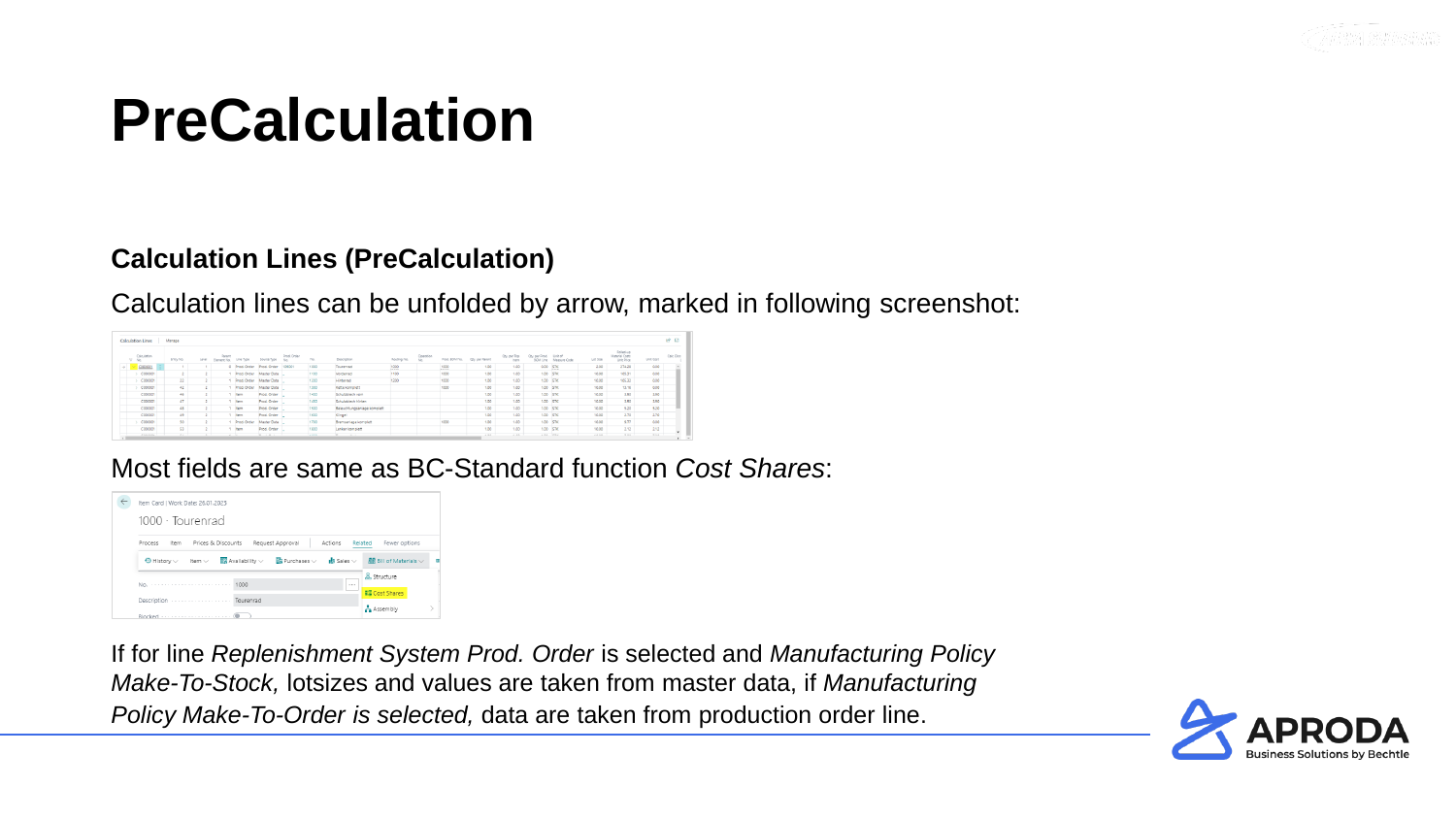

AP

**Business Solutions by Bechtle** 

# **PreCalculation**

| <b>Field Name</b>                          | <b>Description</b>                                                                                                                                                                                                                                                                                                                                                                                                                                                                                                                                                                                                         |
|--------------------------------------------|----------------------------------------------------------------------------------------------------------------------------------------------------------------------------------------------------------------------------------------------------------------------------------------------------------------------------------------------------------------------------------------------------------------------------------------------------------------------------------------------------------------------------------------------------------------------------------------------------------------------------|
| <b>Calc. Discount (LCY)</b>                | Optional: For quick simulations of calculation-scenarios user can enter value in LCY, which is discounted to fields:<br>If line type = Prod. Order: Value is subtracted from field Rolled-up Capacity Cost incl. Calc Discount.<br>If line type = Material: Value is subtracted from field Material Single Costs.                                                                                                                                                                                                                                                                                                          |
| <b>Calc. Discount Description</b>          | Optional: User can enter describing information about Calc. Discount (LCY).                                                                                                                                                                                                                                                                                                                                                                                                                                                                                                                                                |
| <b>Material Single Cost (Unit Cost)</b>    | If table purchase prices is used for item, price is taken from there according field target date in calculation header and standard BC-Logic. If table<br>purchase prices is not used for item, field Last Direct Cost from item card is used.<br>Calculation Discount (LCY) is subtracted.<br>Cost are rolled-up by level of calculation lines:<br>Manage<br><b>Calculation Lines</b><br>Calculation<br>Parent<br>Element No. Li<br>C000001<br>$0$ Pn<br>$-2$<br>C000001<br>1 Pn<br>$-3 -$<br>2 Ite<br>$C000$ :<br>C000<br>2 Ite<br>$-3$<br>C000<br>$2 - Pn$<br>$-3$<br>C000<br>$-3$<br>2 Ite<br>$-2$<br>C000.<br>$2$ Ite |
| <b>Material Overhead Cost</b>              | For lines with line type item, field takes from item card field Overhead Rate and adds from item card field Indirect Cost % related to Material<br>Single Cost (Unit Cost) from calculation line.                                                                                                                                                                                                                                                                                                                                                                                                                          |
| Rolled-up Capacity Cost inc. Calc Discount | BC-Standard field Rolled-up Capacity Cost, with Calc. Discount (LCY) subtracted, if line-type = Prod. Order.<br>Cost are rolled-up by field Level of calculation lines.                                                                                                                                                                                                                                                                                                                                                                                                                                                    |
|                                            | ADDAD A                                                                                                                                                                                                                                                                                                                                                                                                                                                                                                                                                                                                                    |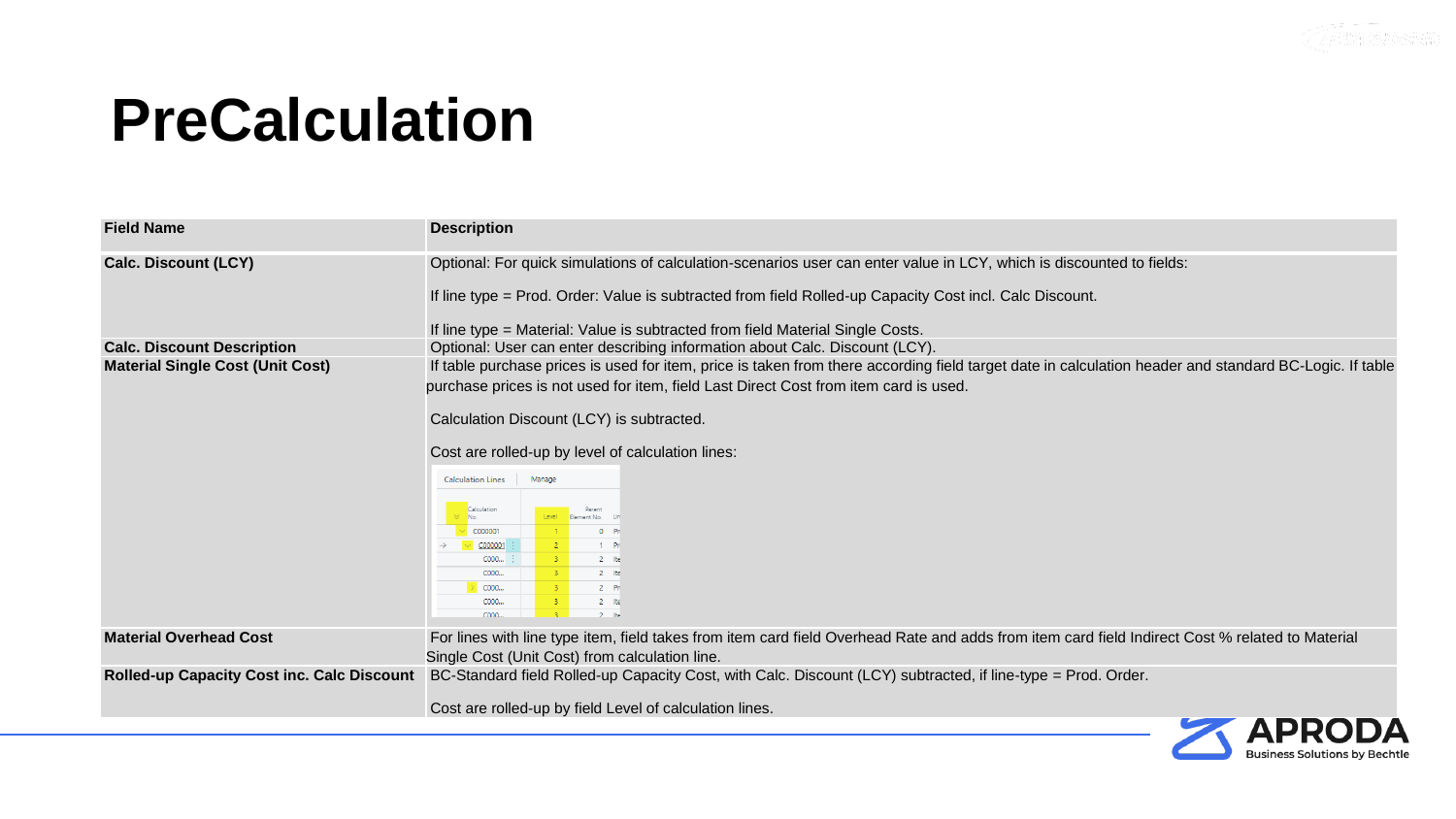

#### **Cost-Structure**

Results from area *Calculation Lines* are summarized in *Cost Structure* in columns:

- PreCalculation Total per Base Unit Local currency
- PreCalculation Percentual to *Cost of Gods* (last row of Cost Structure)

| <b>Cost Structure</b> |                                |      |                                          | は 団                                        |
|-----------------------|--------------------------------|------|------------------------------------------|--------------------------------------------|
|                       |                                |      | PreCalculation Total per Base Unit (LCY) | PreCalculation Percentual to Cost of Goods |
| $\rightarrow$         | <b>Material Single Costs</b>   | di c | 274.28                                   | 58.18                                      |
|                       | Material Overhead Costs        |      | 0.00                                     | 0.00                                       |
|                       | Material Costs                 |      | 274.28                                   | 58.18                                      |
|                       | <b>Production Single Costs</b> |      | 186.72                                   | 39.60                                      |
|                       | Production Overhead Costs      |      | 0.00                                     | 0.00                                       |
|                       | <b>Production Costs</b>        |      | 186.72                                   | 39.60                                      |
|                       | Rolled-up Subcontr. Cost       |      | 0.00                                     | 0.00                                       |
|                       | Rolled-up Scrap Cost           |      | 1.22                                     | 0.26                                       |
|                       | Manufacturing Costs            |      | 462.21                                   | 98.04                                      |
|                       | Administrative Overhead Costs  |      | 9.24                                     | 1.96                                       |
|                       | Cost of Goods                  |      | 471.46                                   | 100.00                                     |